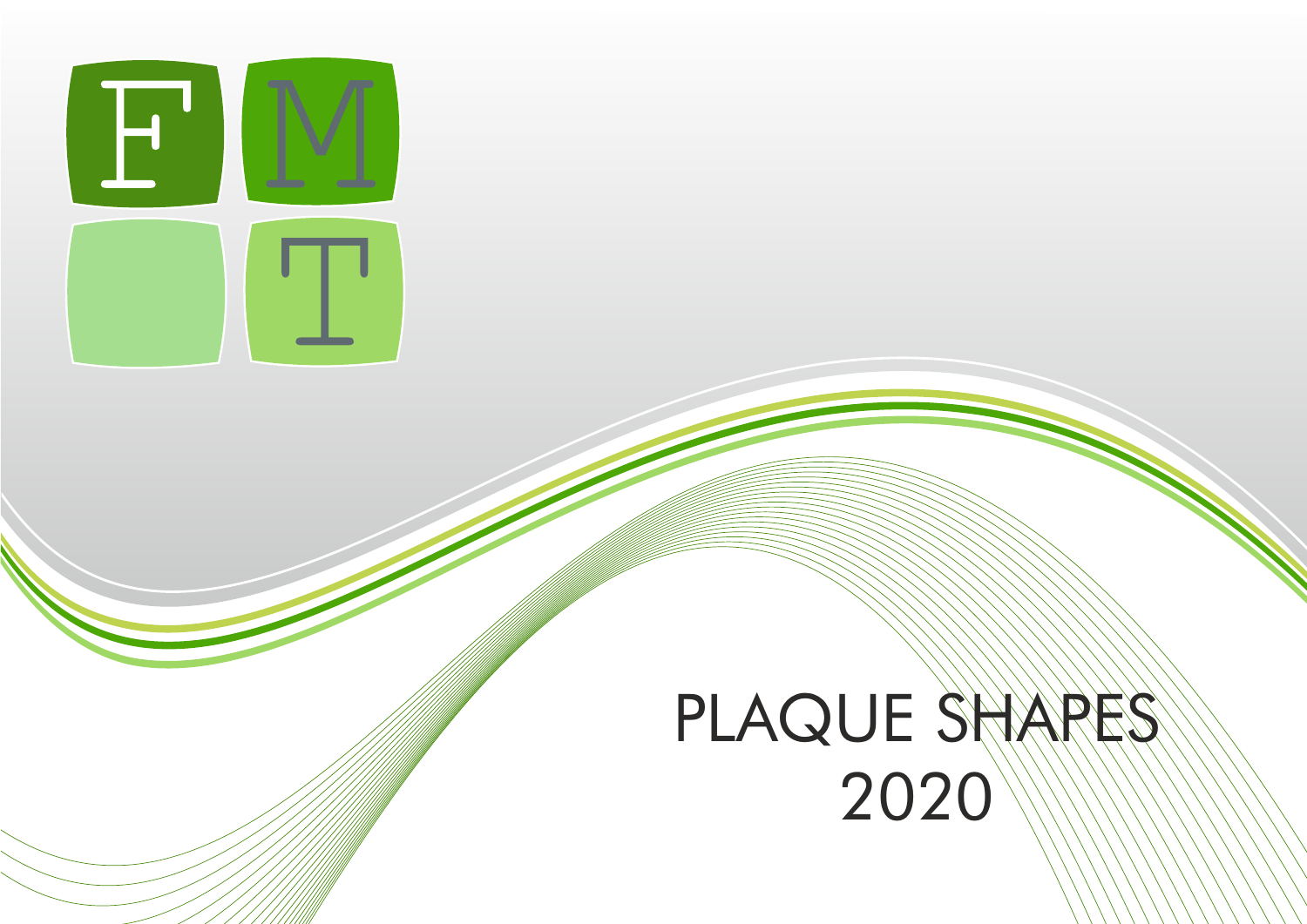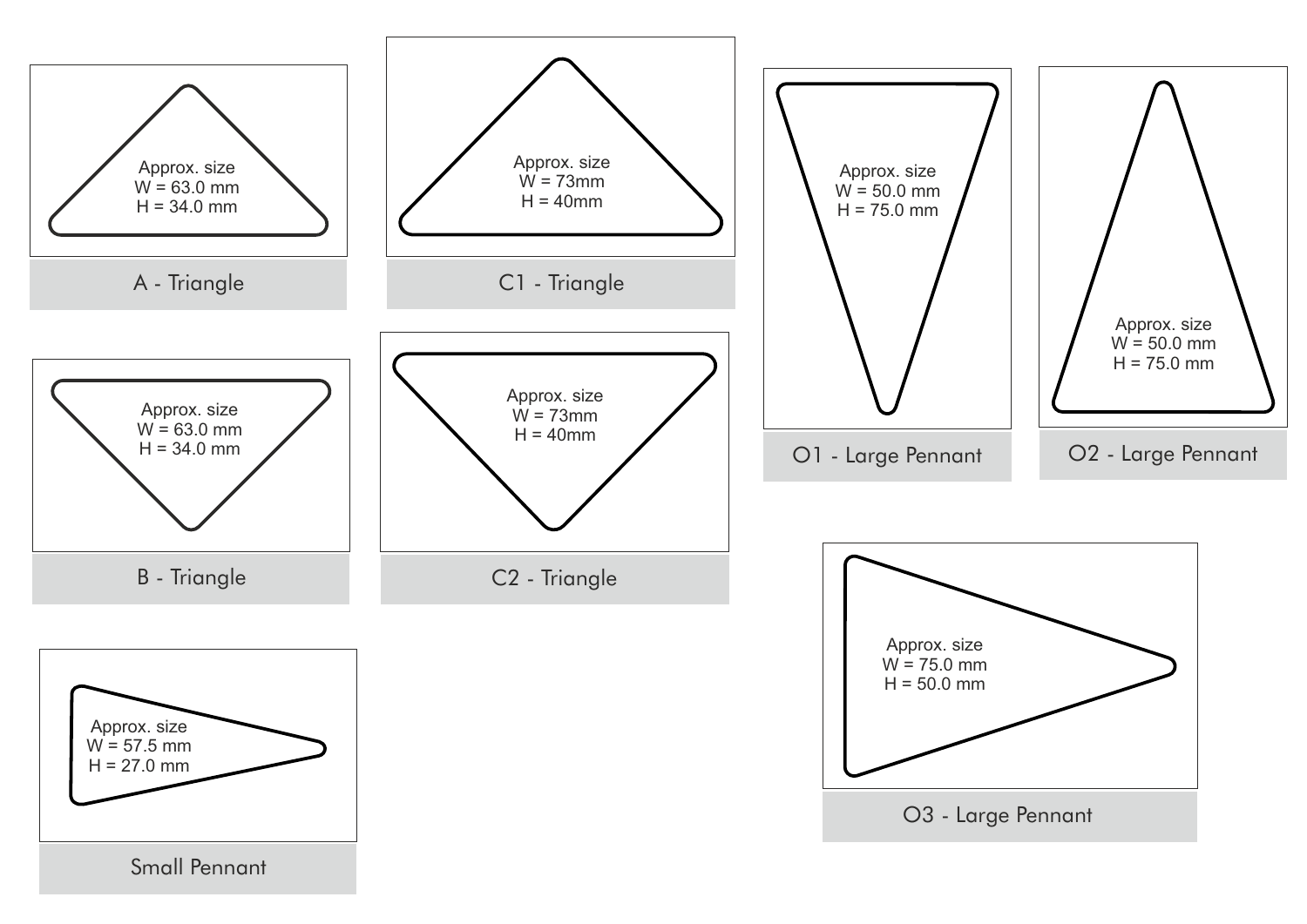

Approx. size  $W = 60.0$  mm  $H = 48.0$  mm R1 - Large Rectangle Approx. size  $W = 48.0$  mm  $H = 60.0$  mm R2 - Large Rectangle



Strip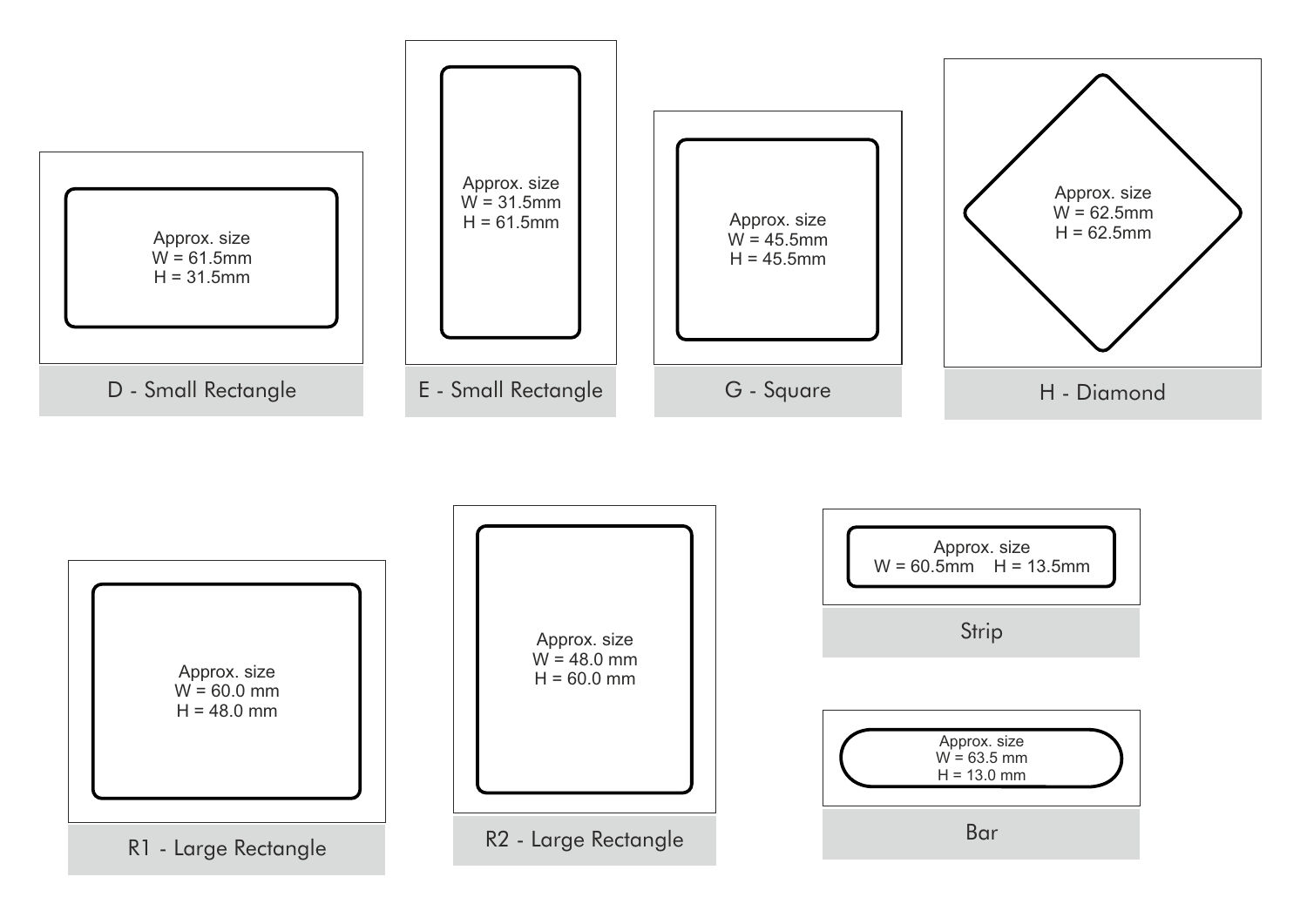

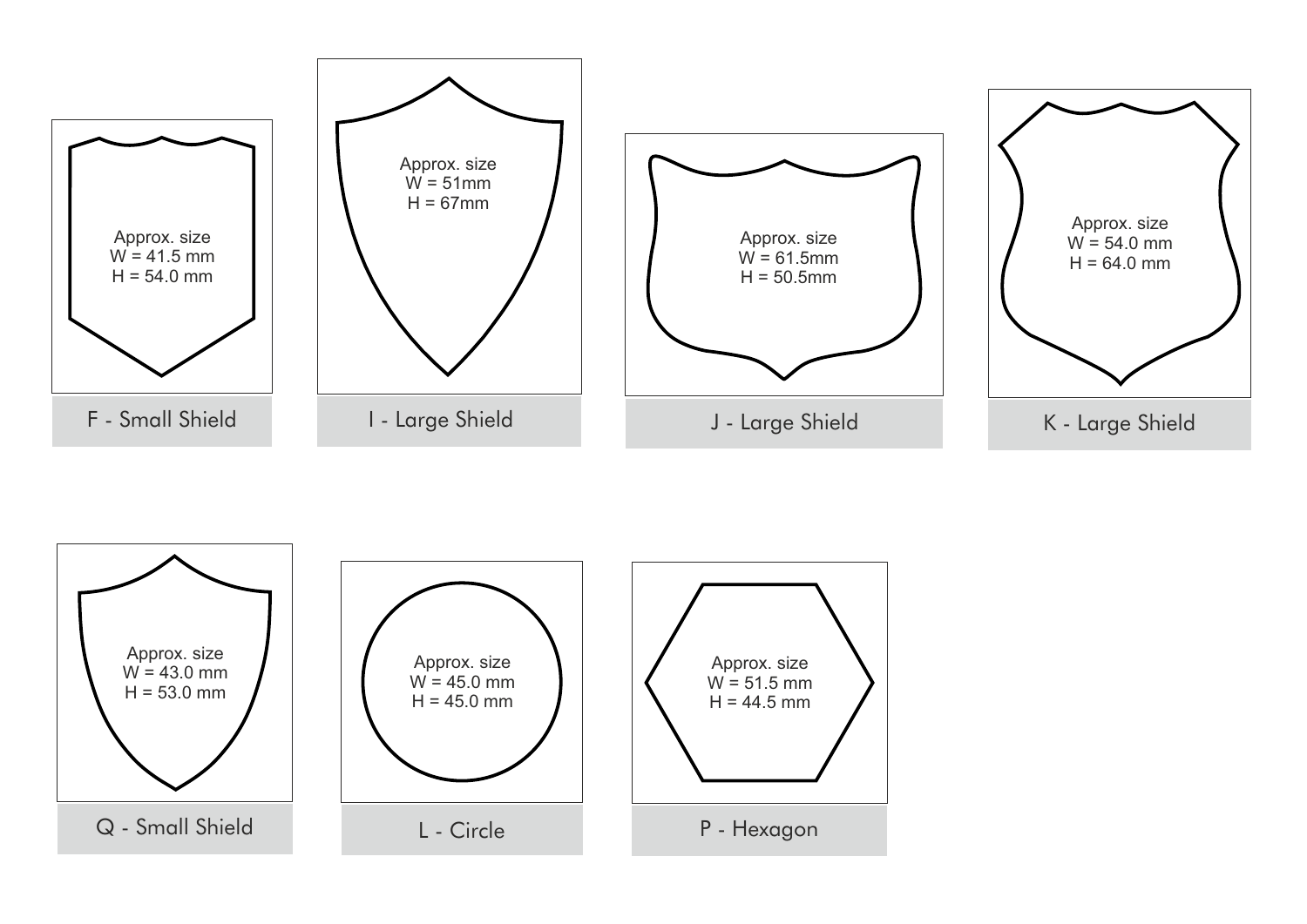

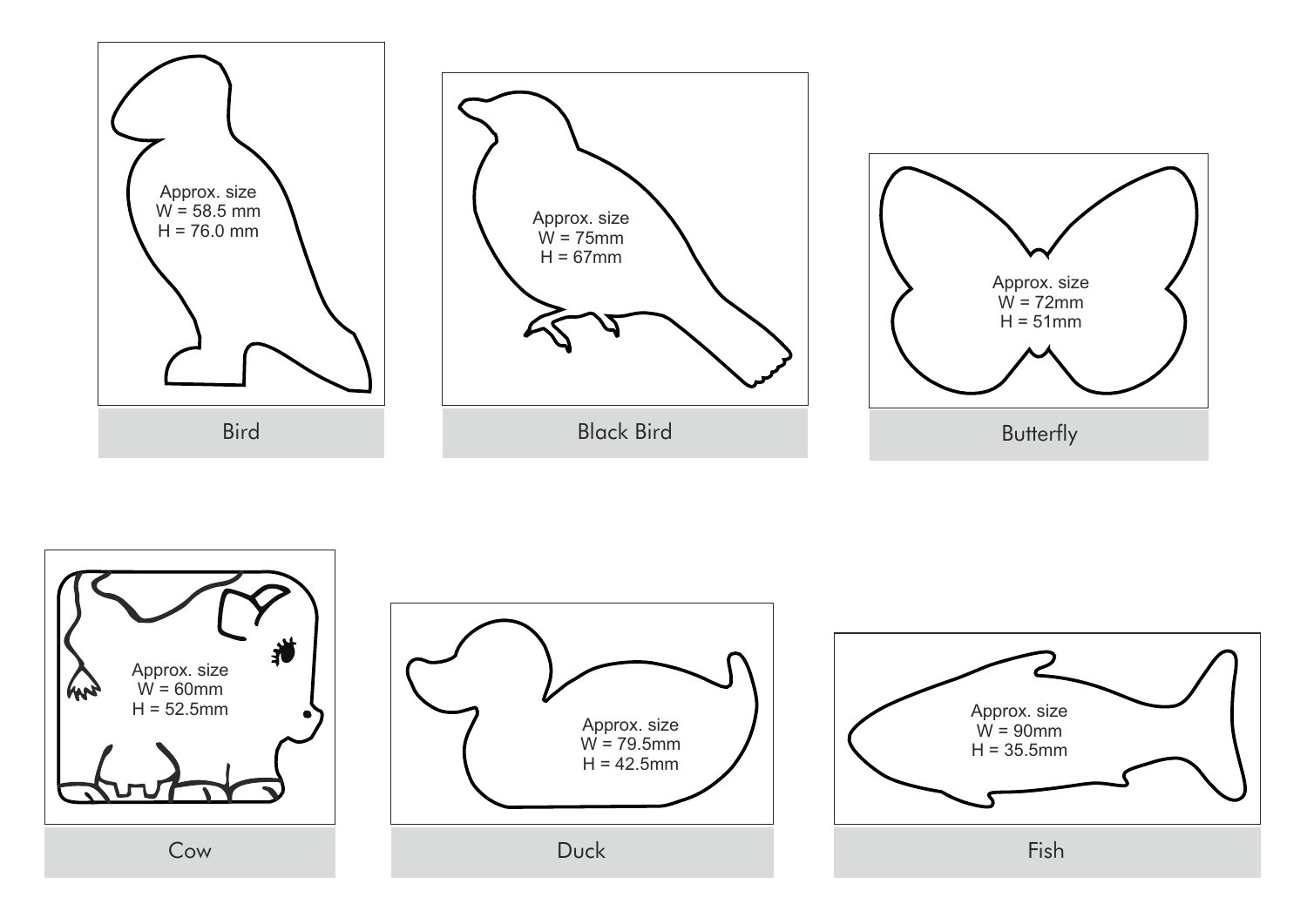



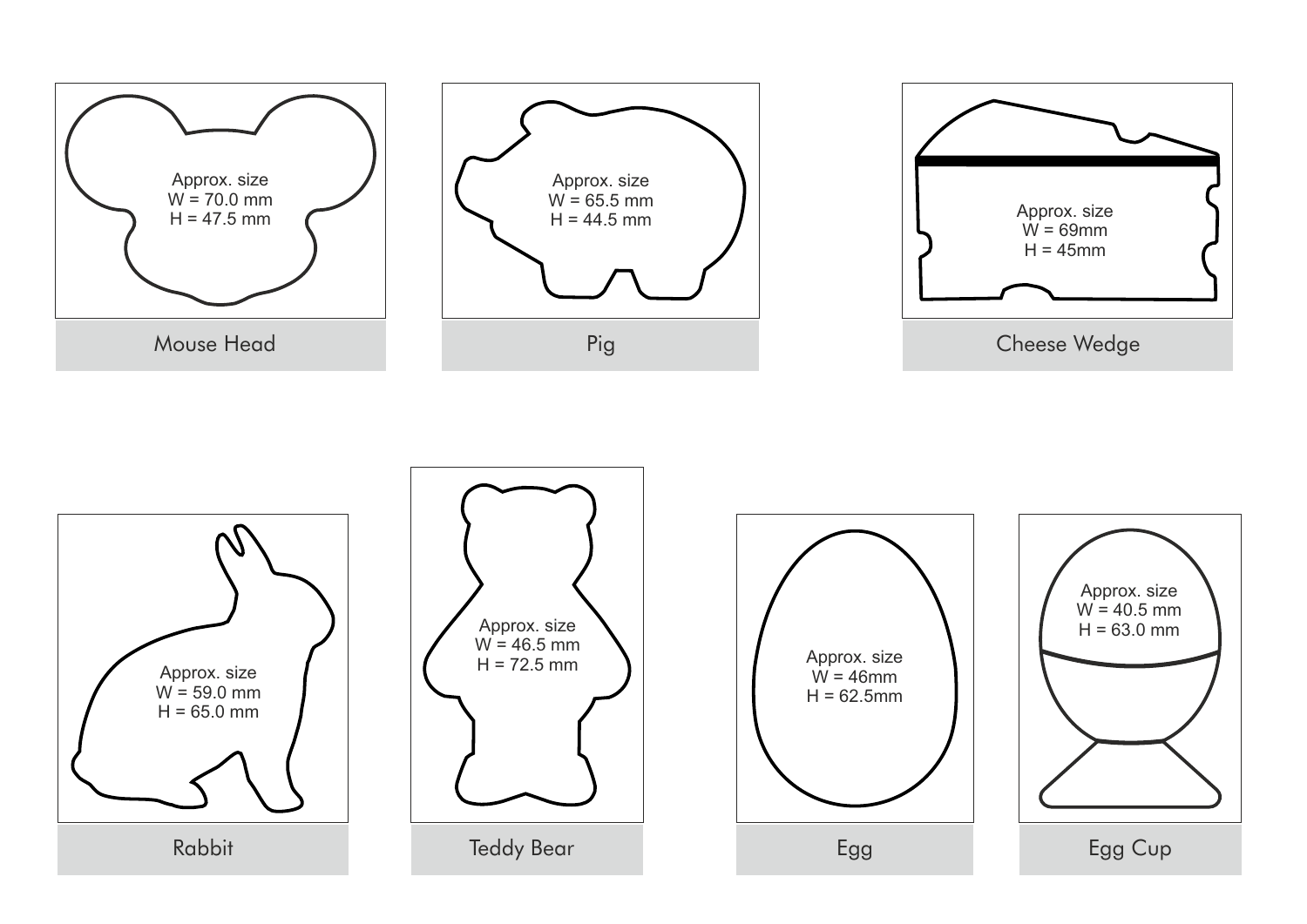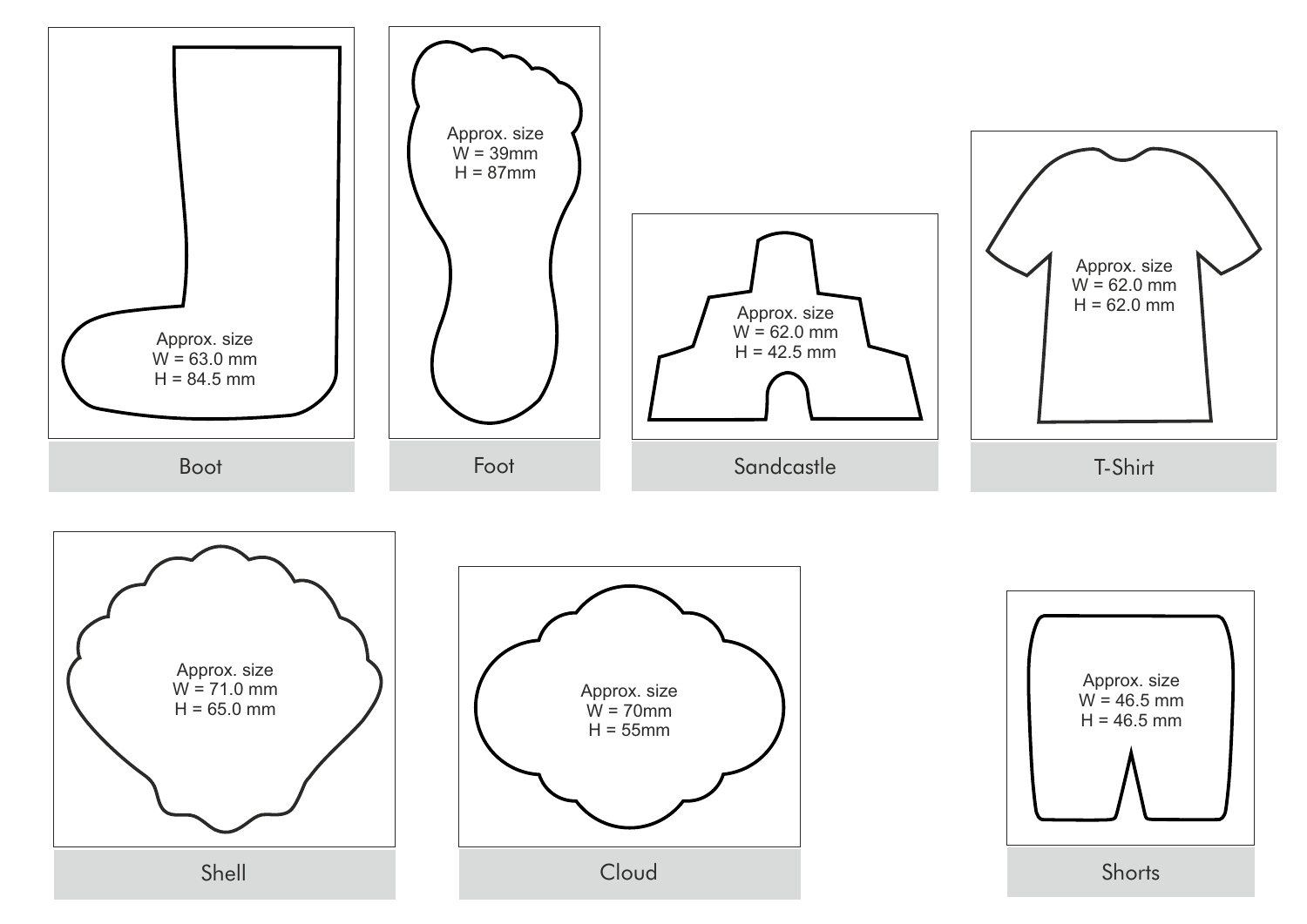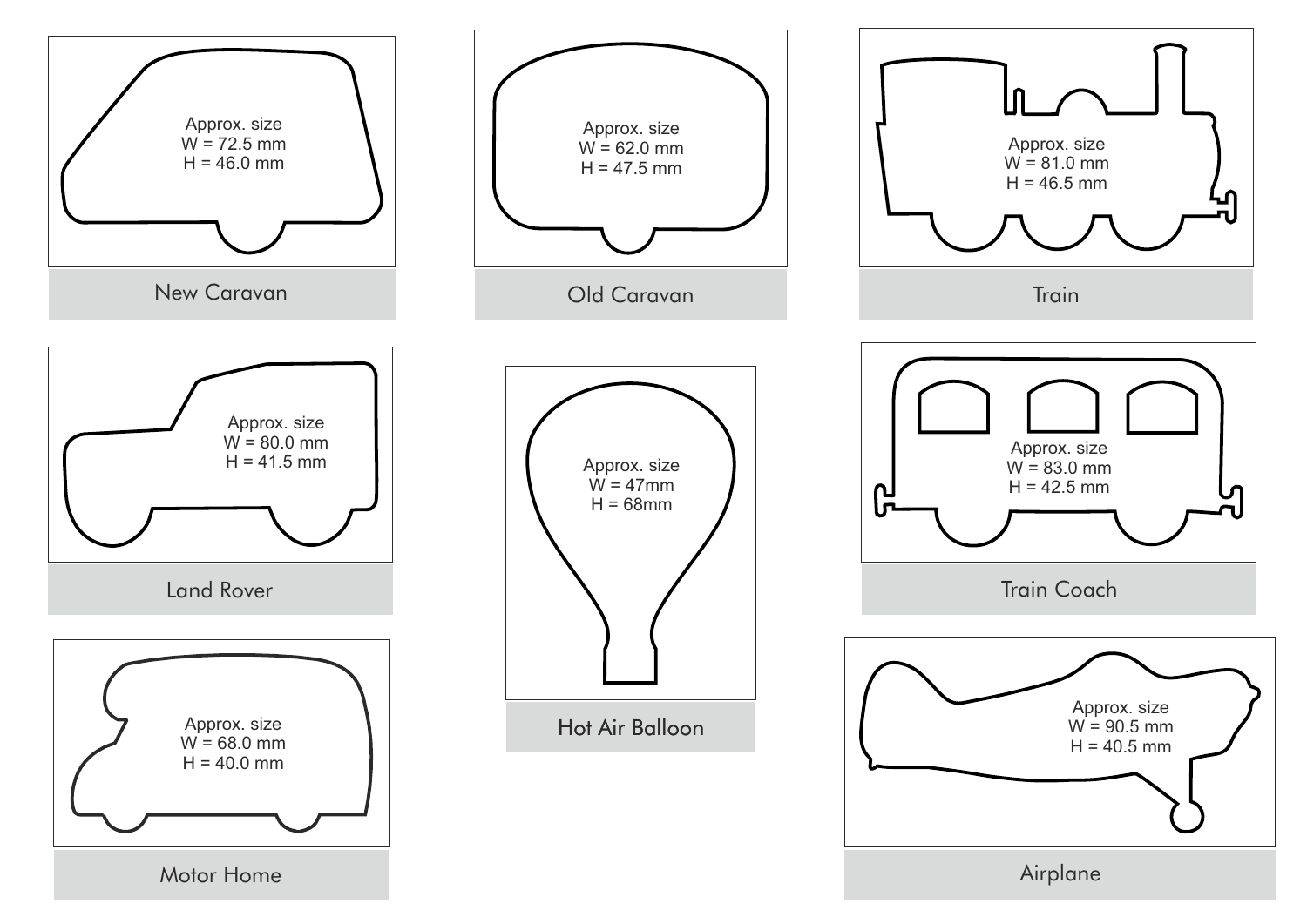

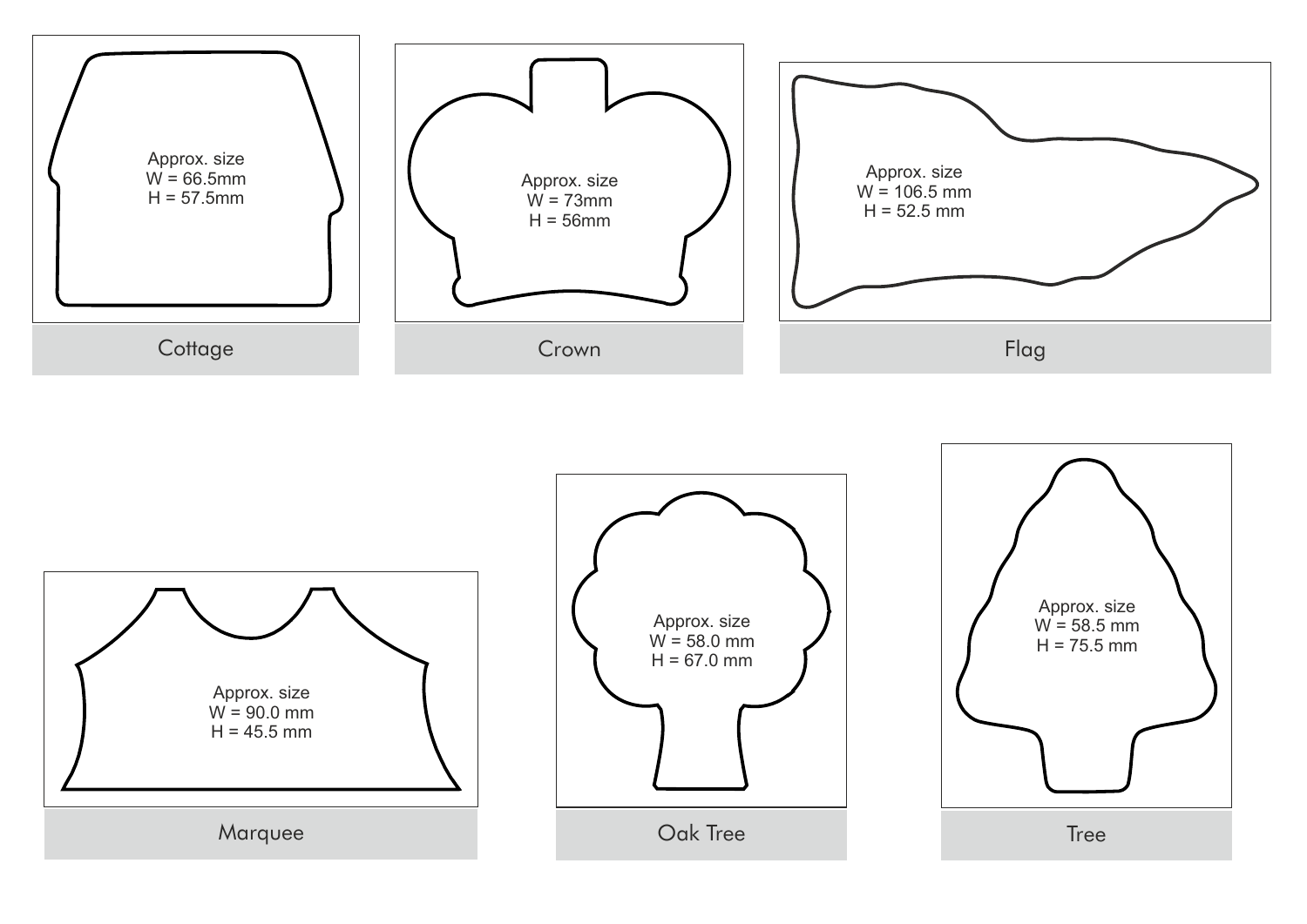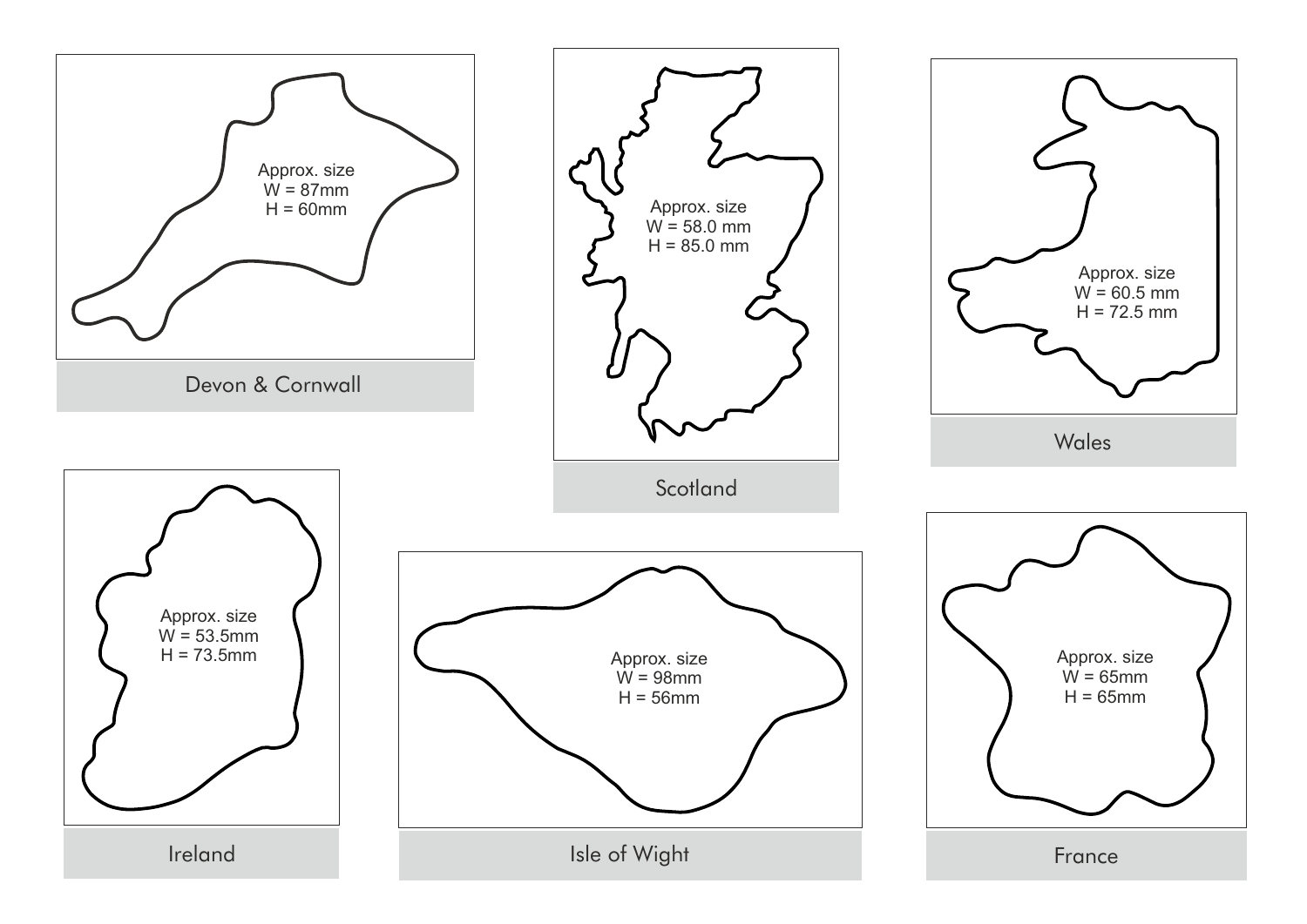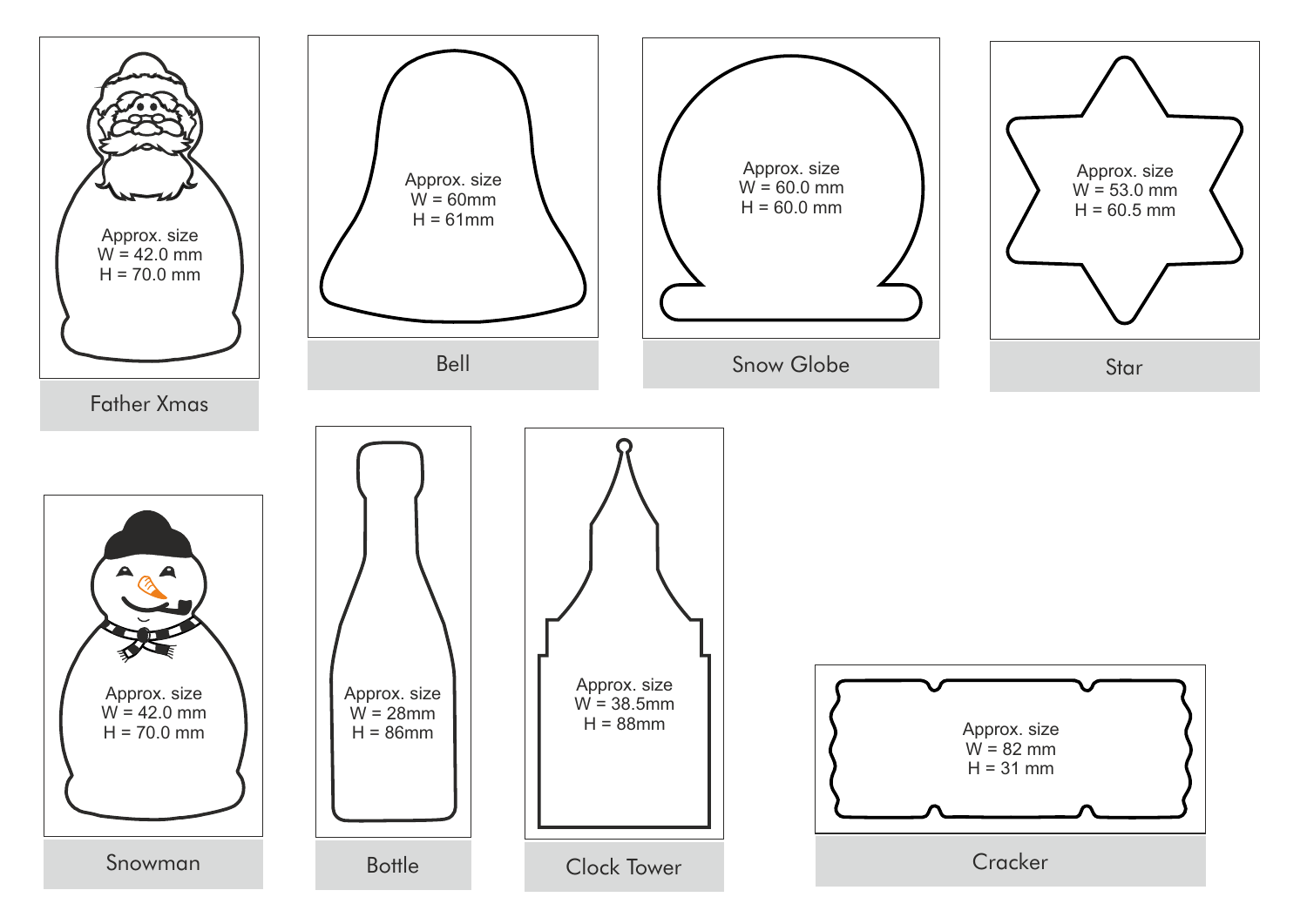

![](_page_11_Figure_1.jpeg)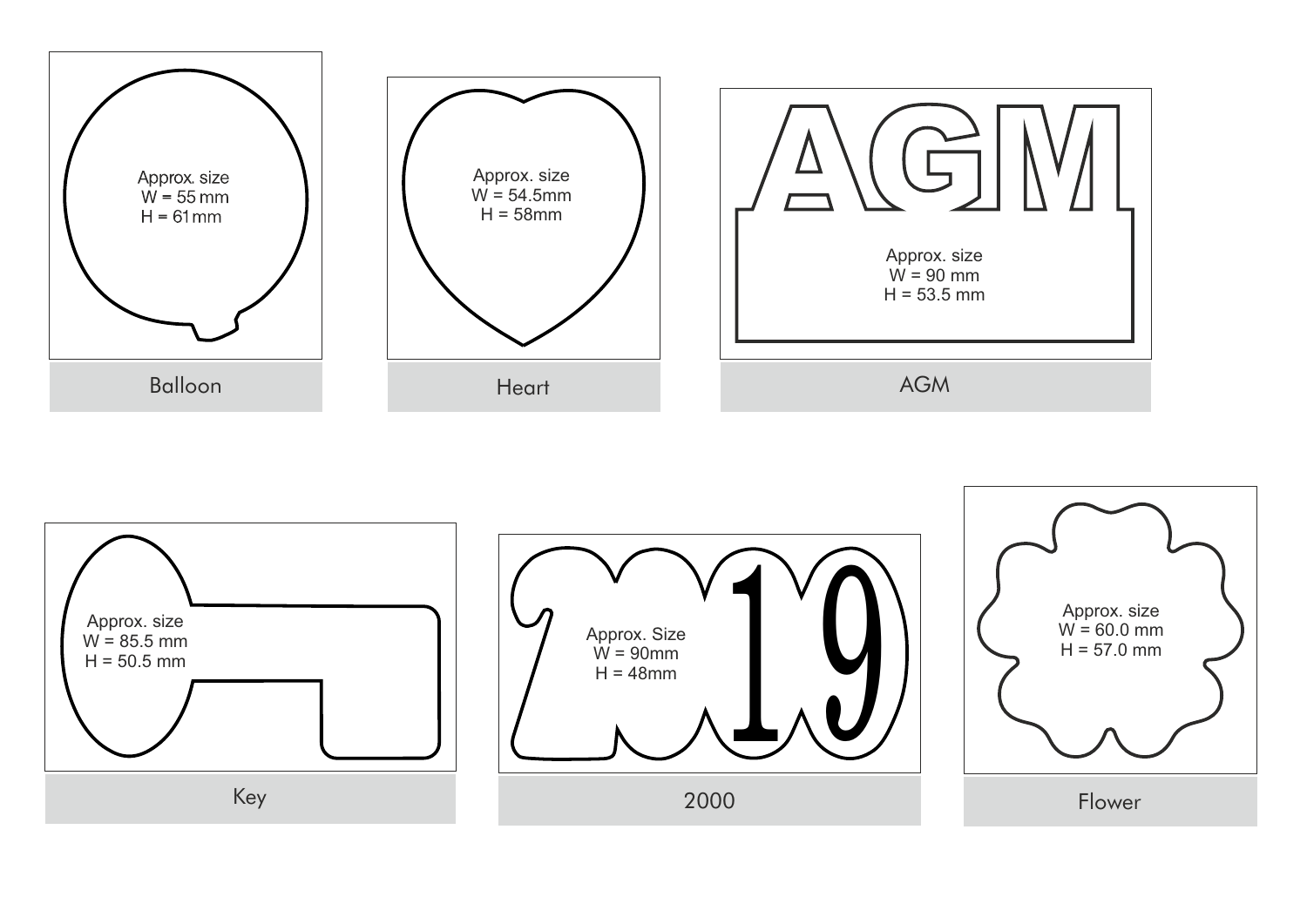![](_page_12_Figure_0.jpeg)

![](_page_12_Figure_1.jpeg)